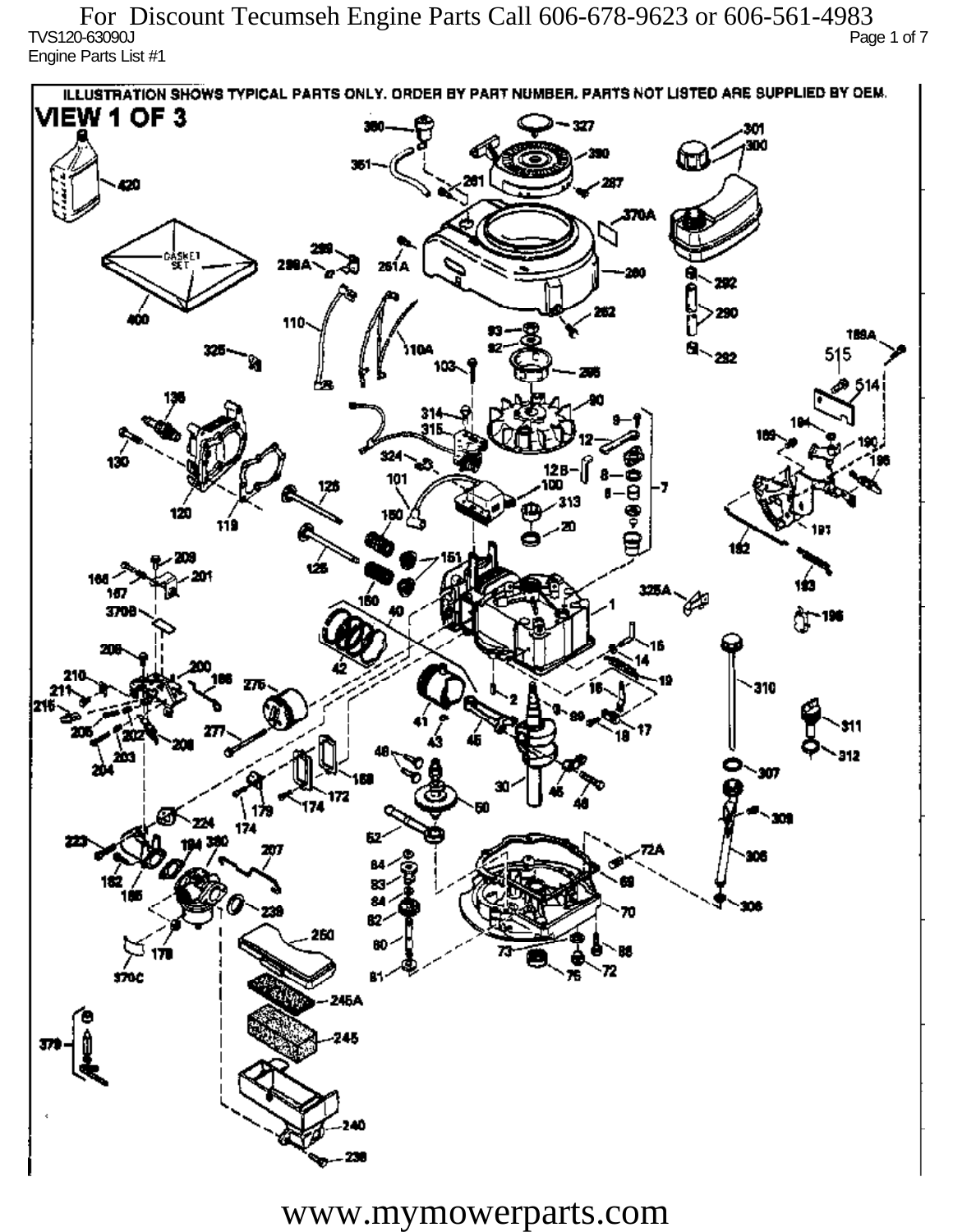|                      | Ref # Part Number |   | Qty Description                           |  |  |
|----------------------|-------------------|---|-------------------------------------------|--|--|
|                      | <b>RPMHigh</b>    |   | 3000 to 3300                              |  |  |
|                      | <b>RPMLow</b>     |   | 2000 to 2300                              |  |  |
|                      | 1 36265           |   | Cylinder (Incl. 2 & 20)                   |  |  |
|                      | 2 26727           |   | 2 Dowel Pin                               |  |  |
|                      | 6 33734           |   | <b>Breather Element</b>                   |  |  |
|                      | 7 34214A          |   | Breather Ass'y. (Incl. 6,8,9 & 12)        |  |  |
|                      | 8 33735           |   | * Breather Gasket                         |  |  |
|                      | 9 30200           | 2 | Screw, 10-24 x 9/16"                      |  |  |
|                      | 12 33886          |   | <b>Breather Tube</b>                      |  |  |
|                      | 14 28277          |   | Washer                                    |  |  |
|                      | 15 30589          |   | Governor Rod (Incl. 14)                   |  |  |
|                      | 16 31383A         |   | Governor Lever                            |  |  |
|                      | 17 31335          |   | Governor Lever Clamp                      |  |  |
|                      | 18 650548         |   | Screw, 8-32 x 5/16"                       |  |  |
|                      | 19 31361          |   | <b>Extension Spring</b>                   |  |  |
|                      | 20 32600          |   | Oil Seal                                  |  |  |
|                      | 30 34570A         |   | Crankshaft                                |  |  |
|                      |                   |   |                                           |  |  |
|                      | 40 36073          |   | Piston, Pin & Ring Set (Std.)             |  |  |
|                      | 40 36074          |   | Piston, Pin & Ring Set (.010" OS)         |  |  |
|                      | 40 36075          |   | Piston, Pin & Ring Set (.020" OS)         |  |  |
|                      | 41 36070          |   | Piston & Pin Ass'y. (Std.) (Incl. 43)     |  |  |
|                      | 41 36071          |   | Piston & Pin Ass'y. (.010" OS) (Incl. 43) |  |  |
|                      | 41 36072          |   | Piston & Pin Ass'y. (.020" OS) (Incl. 43) |  |  |
|                      | 42 36076          |   | Ring Set (Std.)                           |  |  |
|                      | 42 36077          |   | Ring Set (.010" OS)                       |  |  |
|                      | 42 36078          |   | Ring Set (.020" OS)                       |  |  |
|                      | 43 20381          | 2 | Piston Pin Retaining Ring                 |  |  |
|                      | 45 32875          |   | Connecting Rod Ass'y. (Incl. 46)          |  |  |
|                      | 46 32610A         | 2 | <b>Connecting Rod Bolt</b>                |  |  |
|                      | 48 27241          |   | 2 Valve Lifter                            |  |  |
|                      | 50 35992          |   | Camshaft (MCR)                            |  |  |
|                      | 52 29914          |   | Oil Pump Ass'y.                           |  |  |
|                      | 69 35261          |   | * Mounting Flange Gasket                  |  |  |
|                      | 70 34311D         |   | Mounting Flange (Incl. 72 thru 83)        |  |  |
|                      | 72 36083          |   | Oil Drain Plug                            |  |  |
|                      | 72A 9556          |   | Oil Drain Plug                            |  |  |
|                      | 75 27897          |   | Oil Seal                                  |  |  |
|                      | 80 30574A         |   | Governor Shaft                            |  |  |
|                      | 81 30590A         |   | Washer                                    |  |  |
|                      | 82 30591          |   | Governor Gear Ass'y. (Incl. 81)           |  |  |
|                      | 83 30588A         |   | Governor Spool                            |  |  |
|                      | 86 650488         |   | 6 Screw, 1/4-20 x 1-1/4"                  |  |  |
|                      | 89 611004         |   | <b>Flywheel Key</b>                       |  |  |
|                      | 90 611112         |   | Flywheel                                  |  |  |
|                      | 92 650815         |   | <b>Belleville Washer</b>                  |  |  |
|                      | 93 650816         |   | <b>Flywheel Nut</b>                       |  |  |
|                      | 100 34443A        |   | Solid State Ignition                      |  |  |
|                      | 101 610118        |   | <b>Spark Plug Cover</b>                   |  |  |
|                      | 103 650814        |   | 2 Screw, Torx T-15, 10-24 x 1"            |  |  |
|                      |                   |   | <b>Ground Wire</b>                        |  |  |
|                      | 110 36230         |   |                                           |  |  |
|                      | 119 33554A        |   | * Cylinder Head Gasket                    |  |  |
|                      | 120 34342         |   | <b>Cylinder Head</b>                      |  |  |
|                      | 125 29313C        |   | Exhaust Valve (Std.) (Incl. 151)          |  |  |
|                      | 125 29315C        |   | Exhaust Valve (1/32" OS) (Incl. 151)      |  |  |
|                      | 126 29314B        |   | Intake Valve (Std.) (Incl. 151)           |  |  |
|                      | 126 29315C        |   | Intake Valve (1/32" OS) (Incl. 151)       |  |  |
|                      | 130 6021A         |   | Screw, 5/16-18 x 1-1/2"                   |  |  |
|                      | 135 35395         |   | Resistor Spark Plug (RJ19LM)              |  |  |
| www.mymowerparts.com |                   |   |                                           |  |  |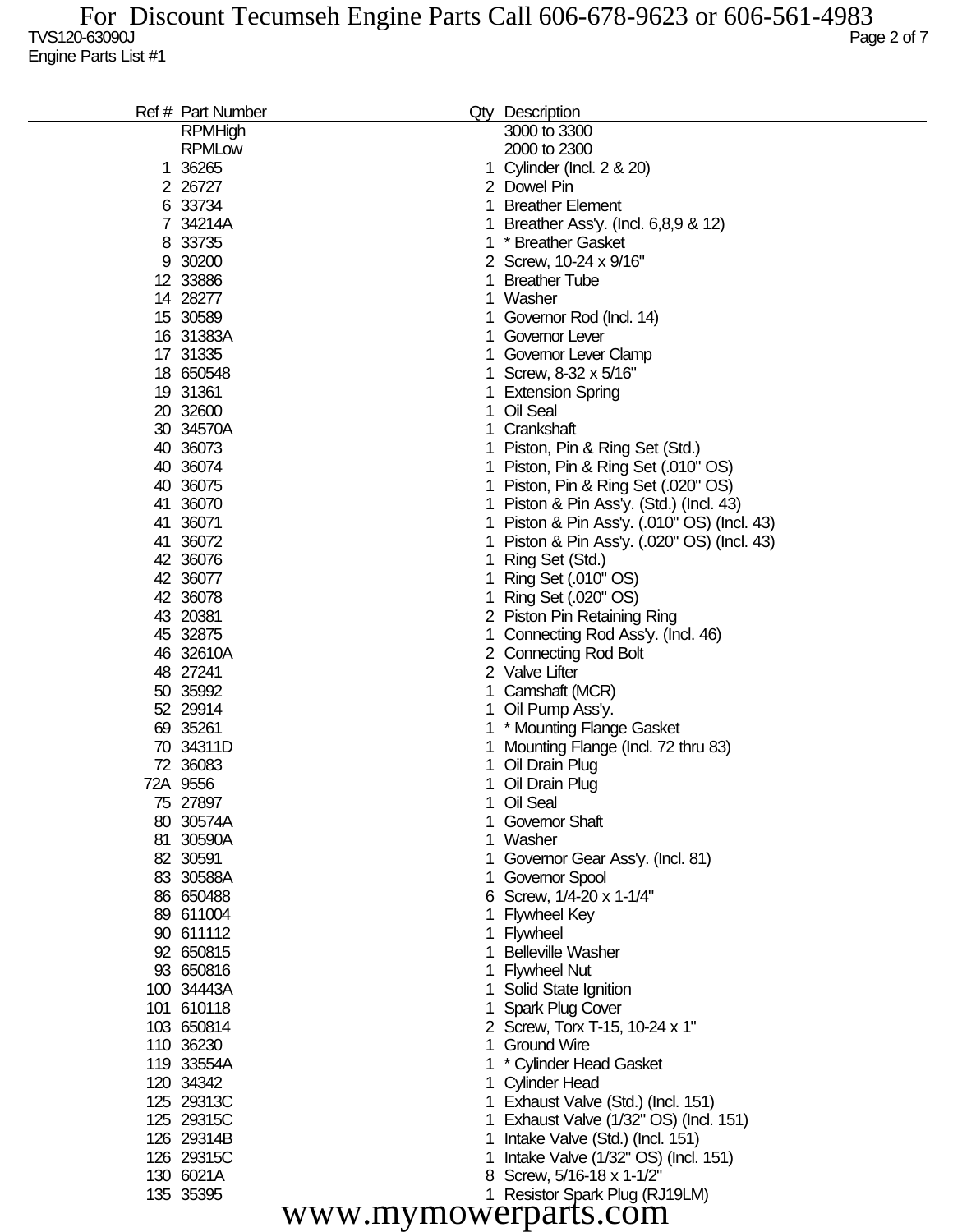| Ref # Part Number |    | Qty Description                                                 |
|-------------------|----|-----------------------------------------------------------------|
|                   |    |                                                                 |
| 150 35991         |    | 2 Valve Spring                                                  |
| 151 31673         |    | 2 Valve Spring Cap                                              |
| 169 27234A        | 1  | * Valve Cover Gasket                                            |
| 172 32755         | 1. | <b>Valve Cover</b>                                              |
| 174 650128        |    | 2 Screw, 10-24 x 1/2"                                           |
| 178 29752         |    | 2 Nut & Lock Washer, 1/4-28                                     |
| 179 30593         | 1  | <b>Retainer Clip</b>                                            |
| 182 6201          |    | 2 Screw, 1/4-28 x 7/8"                                          |
| 184 26756         | 1  | * Carburetor To Intake Pipe Gasket                              |
| 185 31384A        | 1  | Intake Pipe (Incl. 224)                                         |
| 186 34337         | 1  | Governor Link                                                   |
| 200 33131A        | 1. | Control Bracket (Incl. 202 thru 206)                            |
| 202 33802         |    | <b>Compression Spring</b>                                       |
| 203 31342         |    | <b>Compression Spring</b>                                       |
| 204 650549        | 1  | Screw, 5-40 x 7/16"                                             |
|                   |    |                                                                 |
| 205 650777        | 1  | Screw, 6-32 x 21/32"                                            |
| 206 610973        | 1  | Terminal                                                        |
| 207 34336         | 1  | <b>Throttle Link</b>                                            |
| 209 30200         |    | 2 Screw, 10-24 x 9/16"                                          |
| 210 27793         | 1  | <b>Conduit Clip</b>                                             |
| 211 28942         | 1  | Screw, 10-32 x 3/8"                                             |
| 223 650451        |    | 2 Screw, 1/4-20 x 1"                                            |
| 224 34690A        | 1  | * Intake Pipe Gasket                                            |
| 238 650806        |    | 2 Screw, 10-32 x 5/8"                                           |
| 239 34338         | 1. | * Air Cleaner Gasket                                            |
| 240 34858         | 1  | Air Cleaner Body                                                |
| 245 34340         | 1. | <b>Air Cleaner Filter</b>                                       |
| 260 35484         | 1  | <b>Blower Housing</b>                                           |
| 261 30200         |    | 2 Screw, 10-24 x 9/16"                                          |
| 262 650831        |    | 2 Screw, 1/4-20 x 1/2"                                          |
|                   |    | Muffler                                                         |
| 275 391019        | 1  |                                                                 |
| 277 650795        |    | 2 Screw, 1/4-20 x 2-1/4"                                        |
| 285 35000         | 1  | <b>Starter Cup</b>                                              |
| 287 650926        |    | 2 Screw, 8-32 x 21/64"                                          |
| 290 30705         | 1  | <b>Fuel Line</b>                                                |
| 292 26460         |    | 2 Fuel Line Clamp                                               |
| 300 34476A        | 1  | Fuel Tank (Incl. 292 & 301)                                     |
| 301 33032         | 1. | <b>Fuel Cap</b>                                                 |
| 305 35577         |    | Oil Fill Tube                                                   |
| 306 34265         |    | * "O" Ring                                                      |
| 307 35499         |    | "O" Ring                                                        |
| 309 650562        |    | Screw, 10-32 x 1/2"                                             |
| 310 35578         | 1  | <b>Dipstick</b>                                                 |
| 313 34080         | 1. | Spacer                                                          |
| 327 35392         | 1. | <b>Starter Plug</b>                                             |
| 370 36261         | 1  | <b>Instruction Decal</b>                                        |
|                   |    | <b>Primer Decal</b>                                             |
| 370A 36260        | 1. |                                                                 |
| 380 632099        | 1. | Carburetor (Incl. 184)                                          |
| 390 590688        | 1. | <b>Rewind Starter</b>                                           |
| 400 35997         |    | 1 * Gasket Set (Incl. items marked PK i n notes) Incl. part #'s |
|                   |    | 26756 (1), 27234A (1), 33554A (1), 33735 (1), 34265 (1),        |
|                   |    | 34338 (1), 34690A (1), 35261 (1)                                |
| 420 730225        |    | 1 SAE 30 4-Cycle Engine Oil (Quart)                             |

## www.mymowerparts.com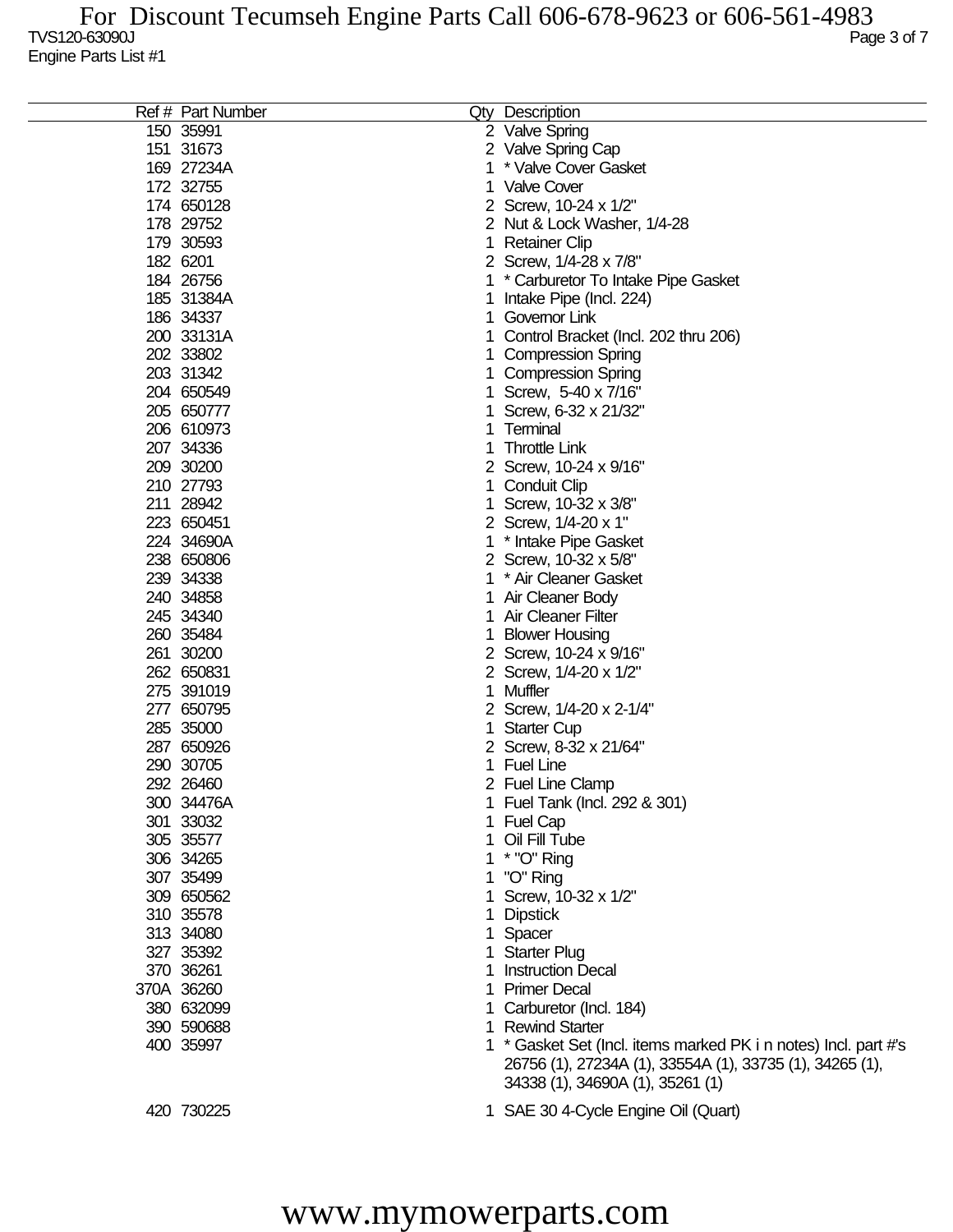TVS120-63090J Page 4 of 7 Engine Parts List #2 For Discount Tecumseh Engine Parts Call 606-678-9623 or 606-561-4983



www.mymowerparts.com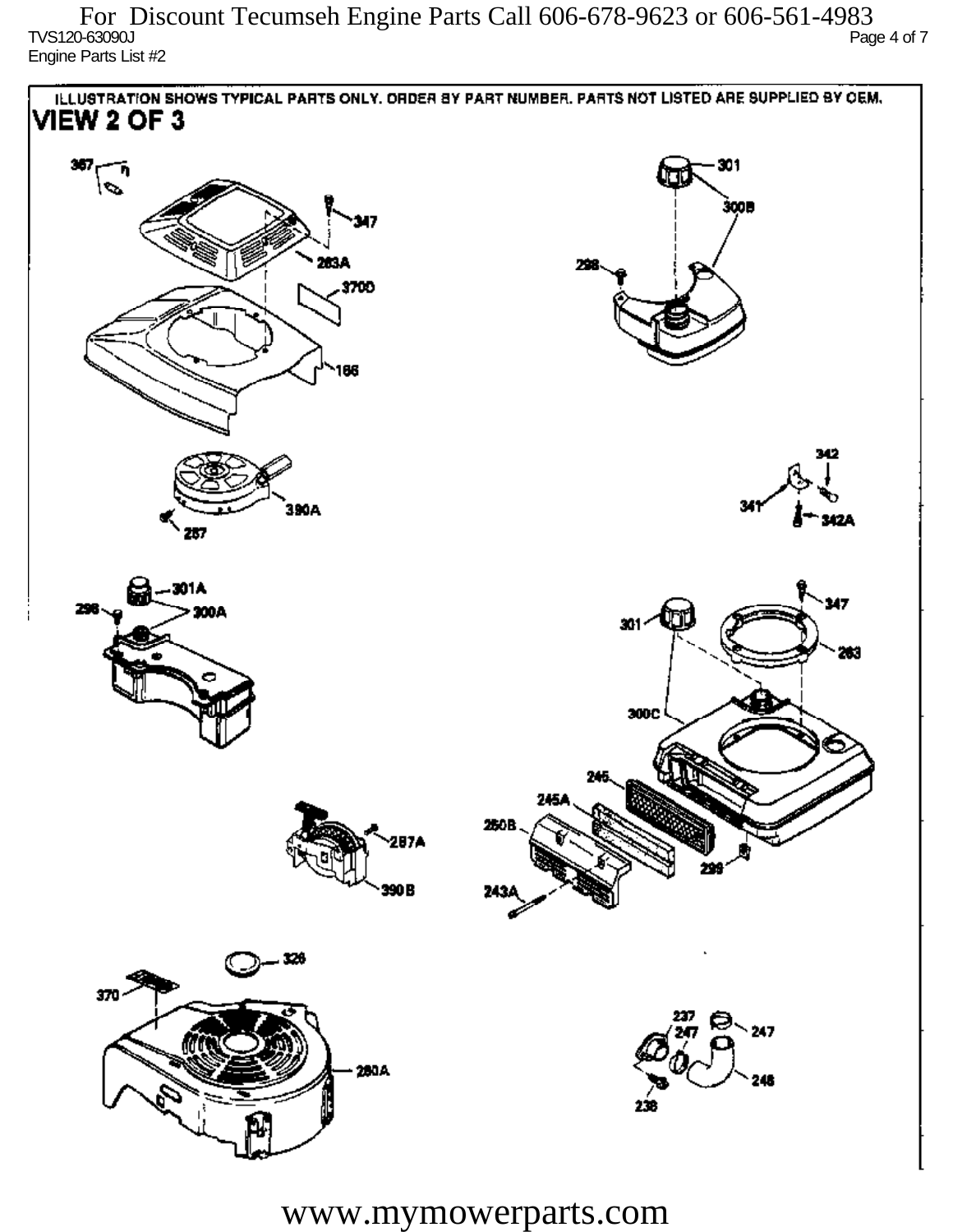| Ref # Part Number | Qtv | Description              |
|-------------------|-----|--------------------------|
| <b>RPMHigh</b>    |     | 3000 to 3300             |
| <b>RPMLow</b>     |     | 2000 to 2300             |
| 92 650815         |     | <b>Belleville Washer</b> |
| 238 650806        |     | 2 Screw, 10-32 x 5/8"    |
| 245 34340         |     | 1 Air Cleaner Filter     |
| 287 650926        |     | 2 Screw, 8-32 x 21/64"   |
| 298 28763         |     | 3 Screw, 10-32 x 35/64"  |
| 301 33032         |     | 1 Fuel Cap               |
| 370 36261         |     | <b>Instruction Decal</b> |
| 370A 36260        |     | Primer Decal             |
| 390 590688        |     | <b>Rewind Starter</b>    |
|                   |     |                          |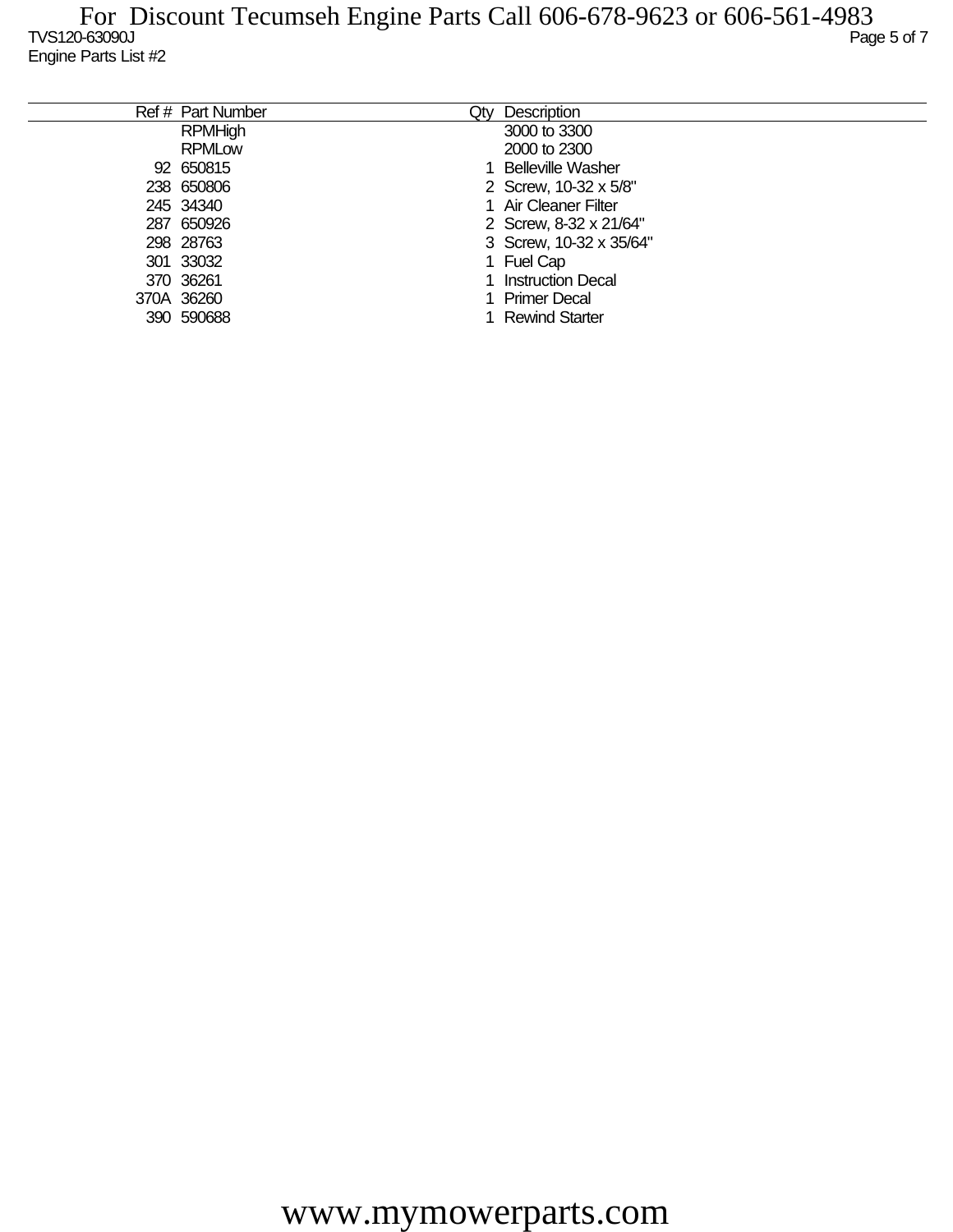TVS120-63090J Page 6 of 7 Engine Parts List #3 For Discount Tecumseh Engine Parts Call 606-678-9623 or 606-561-4983



www.mymowerparts.com